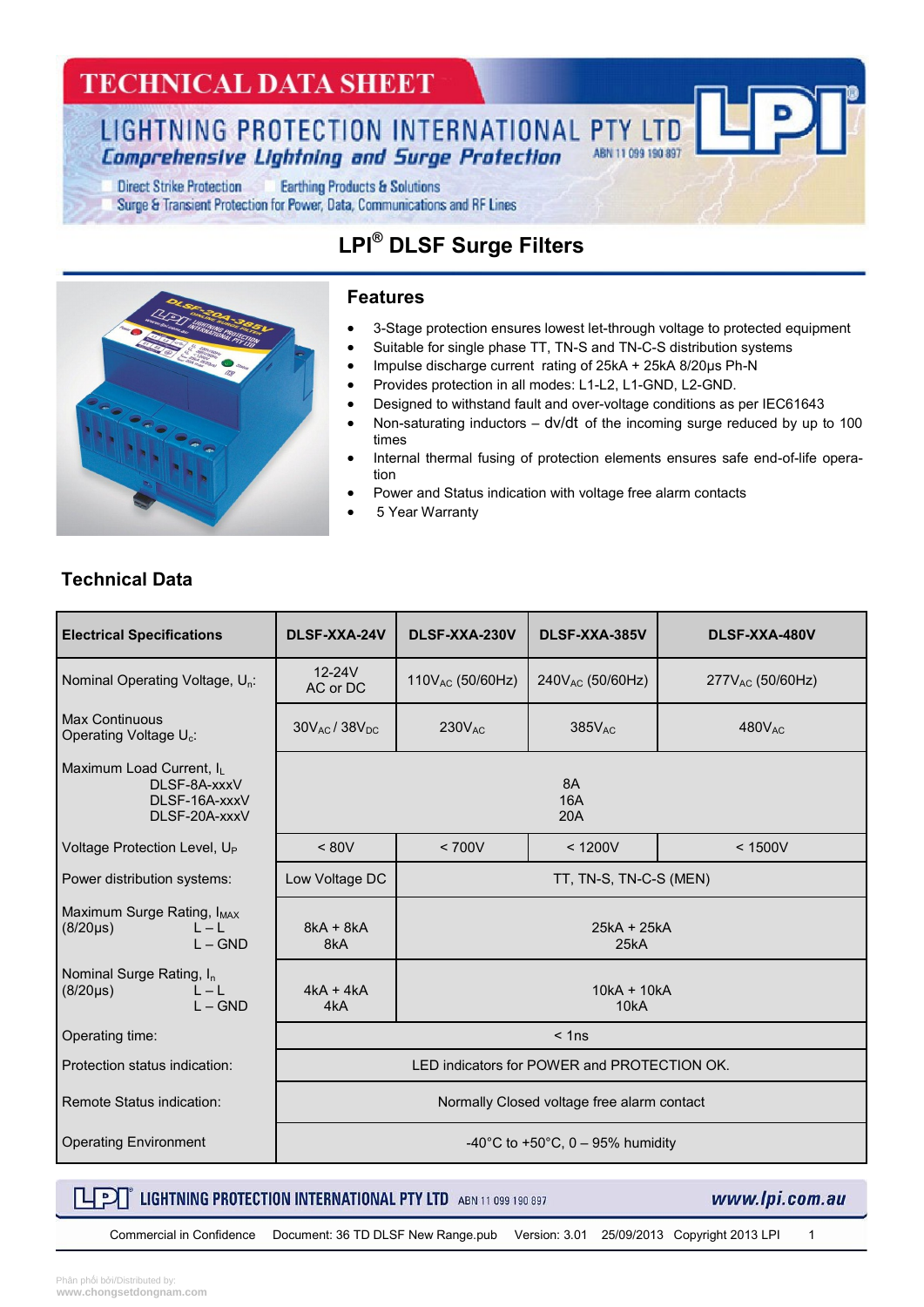# **TECHNICAL DATA SHEET**

### LIGHTNING PROTECTION INTERNATIONAL PTY LTD ABN 11 099 190 897

| Ordering<br>Code     | <b>Description</b>                                                                                  | <b>Rated Voltage</b><br>L-L.     | <b>Rated Current</b> |
|----------------------|-----------------------------------------------------------------------------------------------------|----------------------------------|----------------------|
| <b>DLSF-8A-24V</b>   | Surge Filter, 1Ph, 30VAC, 8A, 8kA+8kA 8/20us L-L,<br>Power & Status Indication, Alarm Contacts      | $12 - 24V_{AC/DC}$               | 8A                   |
| <b>DLSF-16A-24V</b>  | Surge Filter, 1Ph, 30VAC, 16A, 8kA+8kA 8/20µs L-L,<br>Power & Status Indication, Alarm Contacts     | 12 - $24V_{AC/DC}$               | 16A                  |
| <b>DLSF-20A-24V</b>  | Surge Filter, 1Ph, 30VAC, 20A, 8kA+8kA 8/20us L-L,<br>Power & Status Indication, Alarm Contacts     | 12 - $24VAC/DC$                  | 20A                  |
| <b>DLSF-8A-230V</b>  | Surge Filter, 1Ph, 230VAC, 8A, 25kA+25kA 8/20µs<br>L-L, Power & Status Indication, Alarm Contacts   | $100 - 120V_{AC}$<br>$(50-60Hz)$ | 8A                   |
| <b>DLSF-16A-230V</b> | Surge Filter, 1Ph, 230VAC, 16A, 25kA+25kA 8/20µs L<br>-L. Power & Status Indication, Alarm Contacts | $100 - 120V_{AC}$<br>$(50-60Hz)$ | 16A                  |
| <b>DLSF-20A-230V</b> | Surge Filter, 1Ph, 230VAC, 20A, 25kA+25kA 8/20µs L<br>-L. Power & Status Indication, Alarm Contacts | $100 - 120V_{AC}$<br>$(50-60Hz)$ | 20A                  |
| <b>DLSF-8A-385V</b>  | Surge Filter, 1Ph, 385VAC, 8A, 25kA+25kA 8/20µs L-<br>L, Power & Status Indication, Alarm Contacts  | $200 - 240V_{AC}$<br>$(50-60Hz)$ | 8A                   |
| <b>DLSF-16A-385V</b> | Surge Filter, 1Ph, 385VAC, 16A, 25kA+25kA 8/20µs L<br>-L, Power & Status Indication, Alarm Contacts | $200 - 240V_{AC}$<br>$(50-60Hz)$ | 16A                  |
| <b>DLSF-20A-385V</b> | Surge Filter, 1Ph, 385VAC, 20A, 25kA+25kA 8/20us L<br>-L, Power & Status Indication, Alarm Contacts | $200 - 240V_{AC}$<br>$(50-60Hz)$ | 20A                  |
| <b>DLSF-8A-480V</b>  | Surge Filter, 1Ph, 480VAC, 8A, 25kA+25kA 8/20us L-<br>L, Power & Status Indication, Alarm Contacts  | $220 - 277V_{AC}$<br>$(50-60Hz)$ | 8A                   |
| <b>DLSF-16A-480V</b> | Surge Filter, 1Ph, 480VAC, 16A, 25kA+25kA 8/20us L<br>-L, Power & Status Indication, Alarm Contacts | $220 - 277V_{AC}$<br>$(50-60Hz)$ | 16A                  |
| <b>DLSF-20A-480V</b> | Surge Filter, 1Ph, 480VAC, 20A, 25kA+25kA 8/20µs L<br>-L, Power & Status Indication, Alarm Contacts | $220 - 277V_{AC}$<br>$(50-60Hz)$ | 20A                  |

Add M to prefix for separate metal Enclosure



 $\mathbb{L}$ P $\mathbb{L}$ LIGHTNING PROTECTION INTERNATIONAL PTY LTD ABN 11 099 190 897 www.lpi.com.au

 $^\circledR$ 

Commercial in Confidence Document: 36 TD DLSF New Range.pub Version: 3.01 25/09/2013 Copyright 2013 LPI 2